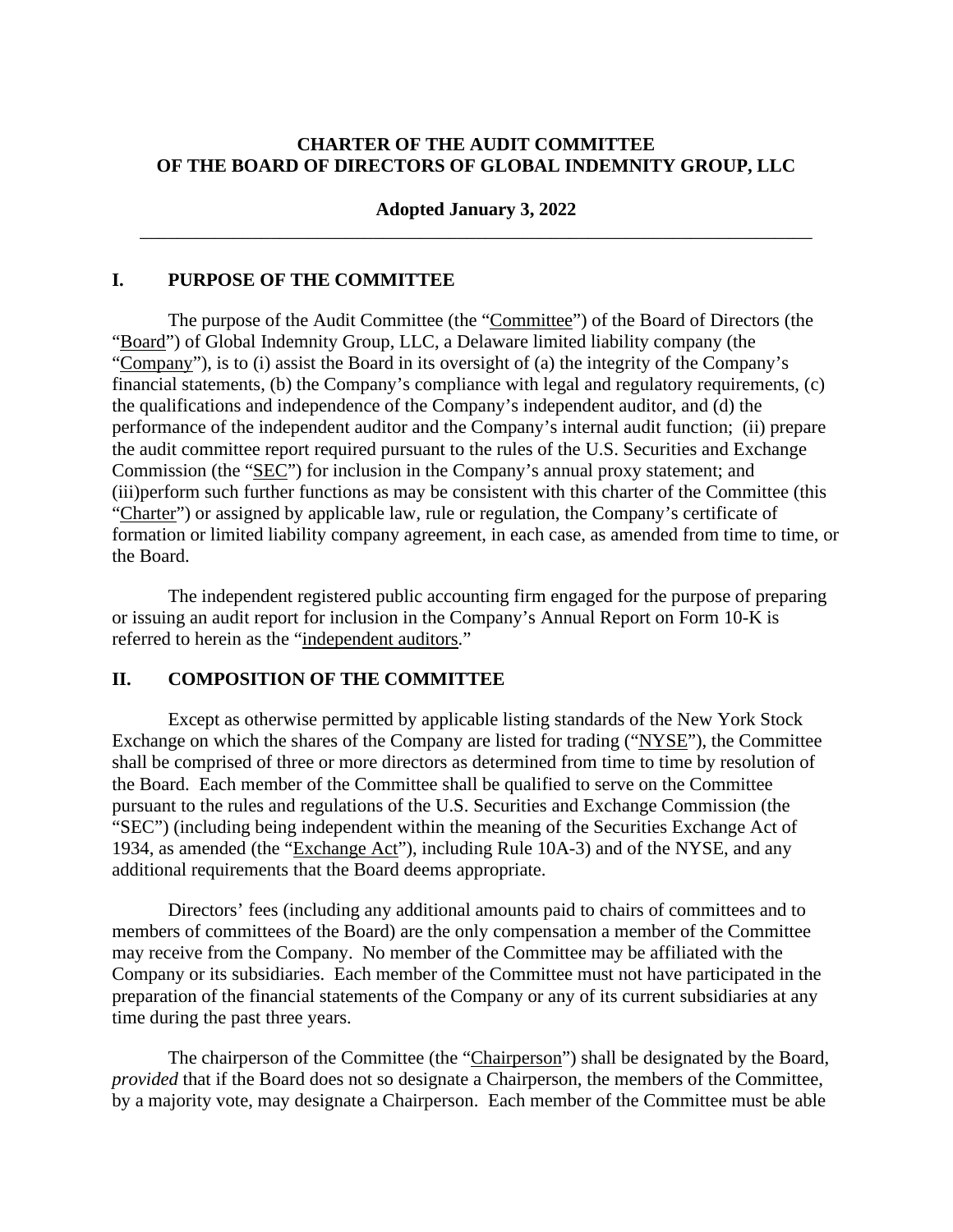to read and understand fundamental financial statements, including the Company's balance sheet, income statement, statement of shareholders' equity, cash flow statement and related notes. In addition, at least one member of the Committee must be designated by the Board to be an "audit committee financial expert," as defined by Item  $407(d)(5)$  of Regulation S-K promulgated by the SEC.

Any vacancy on the Committee shall be filled by majority vote of the Board. Any director serving on the Committee may be removed from the Committee at any time by majority vote of the Board.

#### **III. MEETINGS AND PROCEDURES OF THE COMMITTEE**

The Committee shall meet (which may be telephonically or otherwise as set forth below) once every fiscal quarter or more frequently as it shall determine is reasonably necessary to carry out its duties and responsibilities. The Chairperson or a majority of the members of the Committee may call special meetings of the Committee. The Committee, in its discretion, may request that any directors, officers or employees of the Company, or other persons whose advice and counsel are sought by the Committee, attend any meeting of the Committee and/or provide such pertinent information as the Committee requests. Subject to the limited liability company agreement of the Company, a majority of the members of the Committee present in person or by means of a conference telephone or other communications equipment by means of which all persons participating in the meeting can hear each other shall constitute a quorum.

The Committee should meet separately on a periodic basis with (i) management, (ii) the Company's internal auditors or other persons responsible for the internal audit functions and (iii) the Company's independent auditors, in each case, to discuss any matters that the Committee or any of the above persons or firms believe warrant Committee attention.

The Committee may form subcommittees (including ad hoc committees) for any purpose that the Committee deems appropriate and may delegate to such subcommittees such power and authority as the Committee deems appropriate; *provided, however,* that no subcommittee shall consist of fewer than two members; and, *provided further*, that the Committee shall not delegate to a subcommittee any power or authority required by any applicable law, regulation or listing standard to be exercised by the Committee as a whole.

Following each of its meetings, the Committee shall, as appropriate, deliver a report on the meeting to the Board, including a description of all actions taken by the Committee at the meeting. The Committee shall keep written minutes of its meetings, which minutes shall be maintained with the books and records of the Company.

The Committee shall fix its own rules of procedure, which shall be consistent with applicable law and rules and regulations, the Company's limited liability company agreement and this Charter, in each case, as amended or restated from time to time.

## **IV. DUTIES AND RESPONSIBILITIES OF THE COMMITTEE**

In carrying out its duties and responsibilities, the Committee's policies and procedures should remain flexible, so that it may be in a position to best address, react or respond to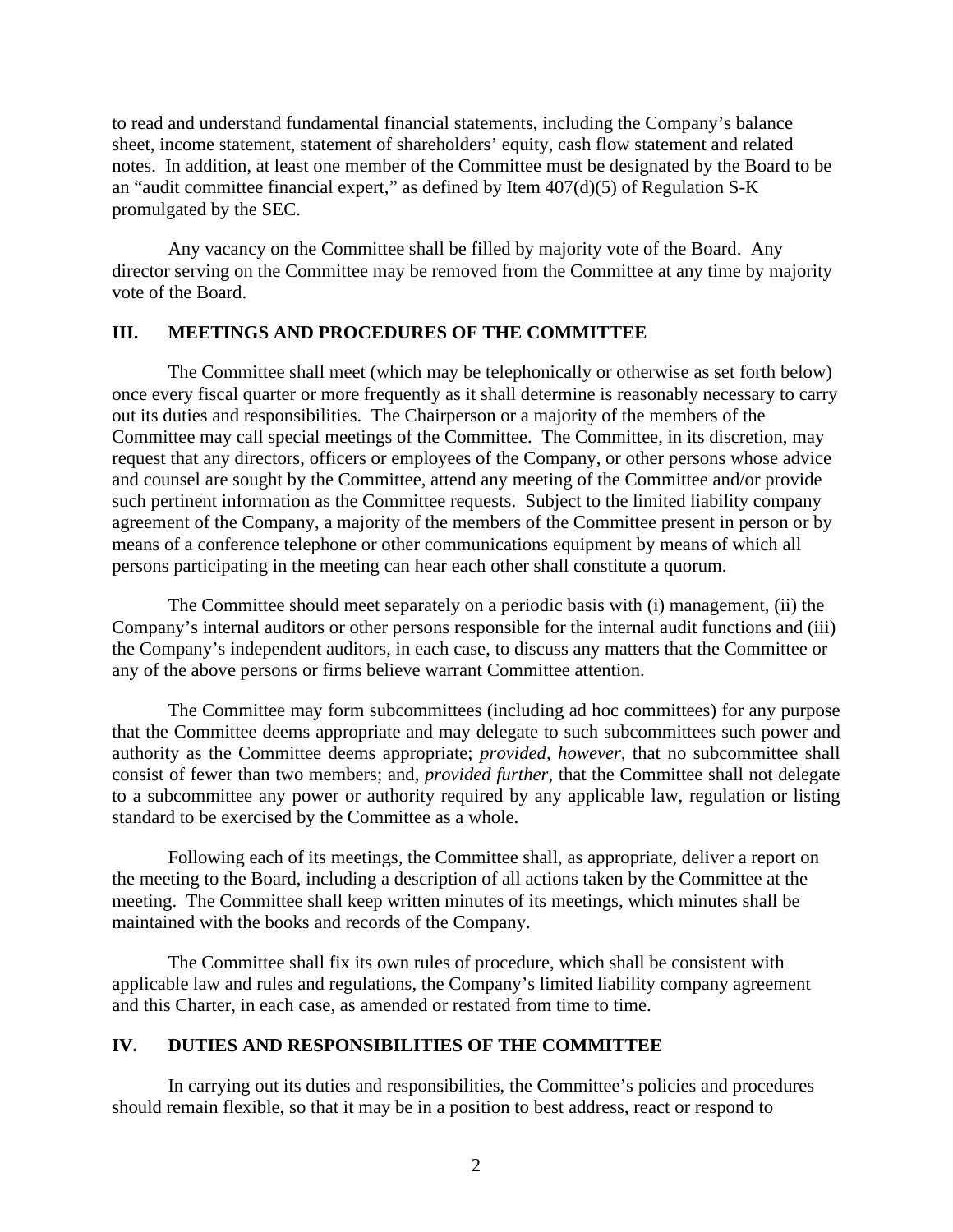changing circumstances or conditions. The following duties and responsibilities are within the authority of the Committee and the Committee shall perform such duties consistent with and subject to applicable law and rules and regulations promulgated by the SEC, the NYSE, or any other regulatory authority.

# A. *Selection, Evaluation and Oversight of the Independent Auditors*

(i) Be directly responsible for the appointment, compensation, retention and oversight of the work of any registered public accounting firm engaged for the purpose of preparing or issuing an audit report or performing other audit, review or attest to services for the Company, and each such registered public accounting firm must report directly to the Committee.

(ii) Review and, in its sole discretion, approve in advance the Company's independent auditors' annual engagement letter, including the proposed fees contained therein, as well as all audit and, as provided in the Exchange Act and the applicable rules and regulations promulgated by the SEC thereunder, all permitted non-audit engagements and relationships between the Company and such auditors (which approval should be made after receiving input from the Company's management, if desired). The Committee may, in accordance with applicable law, establish pre-approval policies and procedures for the engagement of independent auditors and any other registered public accounting firm to render services to the Company.

(iii) Review the performance of the Company's independent auditors, including the lead partner and reviewing partner of the independent auditors, and, in its sole discretion (subject, if required, to shareholder ratification), make decisions regarding the replacement or termination of the independent auditors when circumstances warrant.

(iv) Evaluate the independence of the Company's independent auditors by, among other things:

- (a) obtaining and reviewing from the independent auditors, on an annual basis, written statements and communications relating to all relationships between the independent auditors and the Company required by applicable auditing standards of the Public Company Accounting Oversight Board;
- (b) obtaining and reviewing a report prepared by the independent auditors describing the firm's internal quality control procedures, any material issues raised by the most recent internal qualitycontrol review, or peer review, of the firm, or by any inquiry or investigation by governmental or professional authorities, within the preceding five years, involving one or more independent audits carried out by the firm, and any steps taken to deal with any such issues, and all relationships between the independent auditors and the Company (to assess the independence of the independent auditors);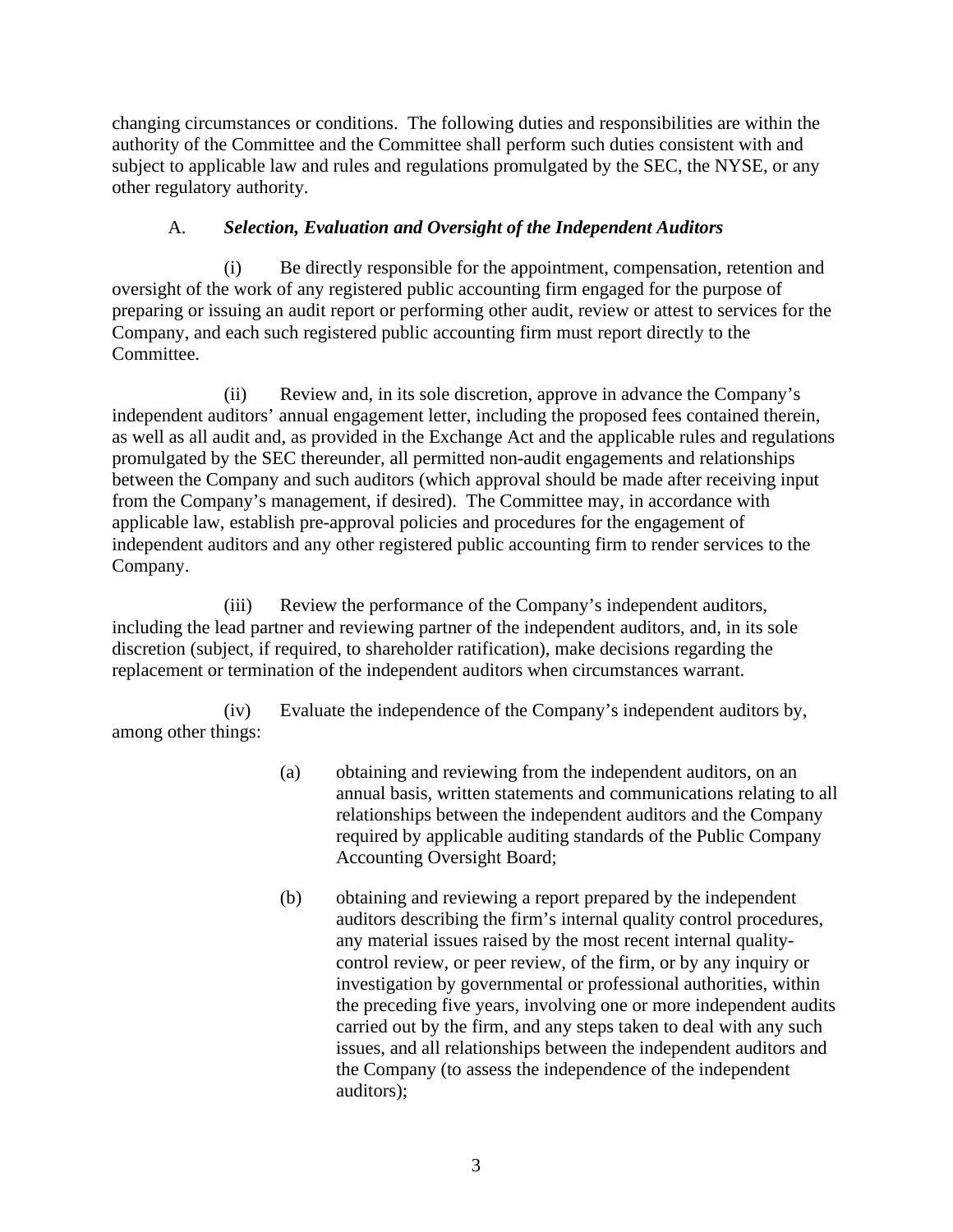- (c) engaging in a dialogue with the independent auditors with respect to any disclosed relationships or services that may impact the objectivity and independence of the independent auditors, and taking appropriate actions to satisfy itself of the auditors' independence;
- (d) taking, or recommending that the Board take, appropriate actions to oversee the independence of the independent auditors; and
- (e) monitoring compliance by the independent auditors with the audit partner rotation requirements contained in the applicable SEC rules and considering regular rotation of the independent auditors.

(v) Instruct the Company's independent auditors that they are ultimately accountable to the Committee and the Board, and that the Committee is responsible for the selection (subject, if applicable, to shareholder ratification), evaluation and termination of the Company's independent auditors.

(vi) Set clear policies for hiring partners or employees or former partners or employees of the Company's independent auditors.

# B. *Oversight of Annual Audit and Quarterly Reviews*

(i) Review, discuss and, if appropriate, accept the annual audit plan of the Company's independent auditors, including the timing and scope of audit activities and all critical accounting policies and practices to be used, and monitor such plan's progress and results during the year.

(ii) Review and discuss with the independent auditors the results of the yearend audit of the Company, including any comments or recommendations of the Company's independent auditors and, based on such review and discussions and on such other considerations as it determines appropriate, recommend to the Board whether the financial statements of the Company should be included in the Annual Report on Form 10-K.

(iii) Review with management, the Company's independent auditors and, if appropriate, the Company's internal auditors, the following:

- (a) the Company's annual audited financial statements and quarterly financial statements, including the Company's disclosures under "Management's Discussion and Analysis of Financial Condition and Results of Operations," and any major issues related thereto;
- (b) critical audit matters arising from the current period audit;
- (c) critical accounting policies and such other accounting policies of the Company as are deemed appropriate for review by the Committee prior to any interim or year-end filings with the SEC or other regulatory body, including any financial reporting issues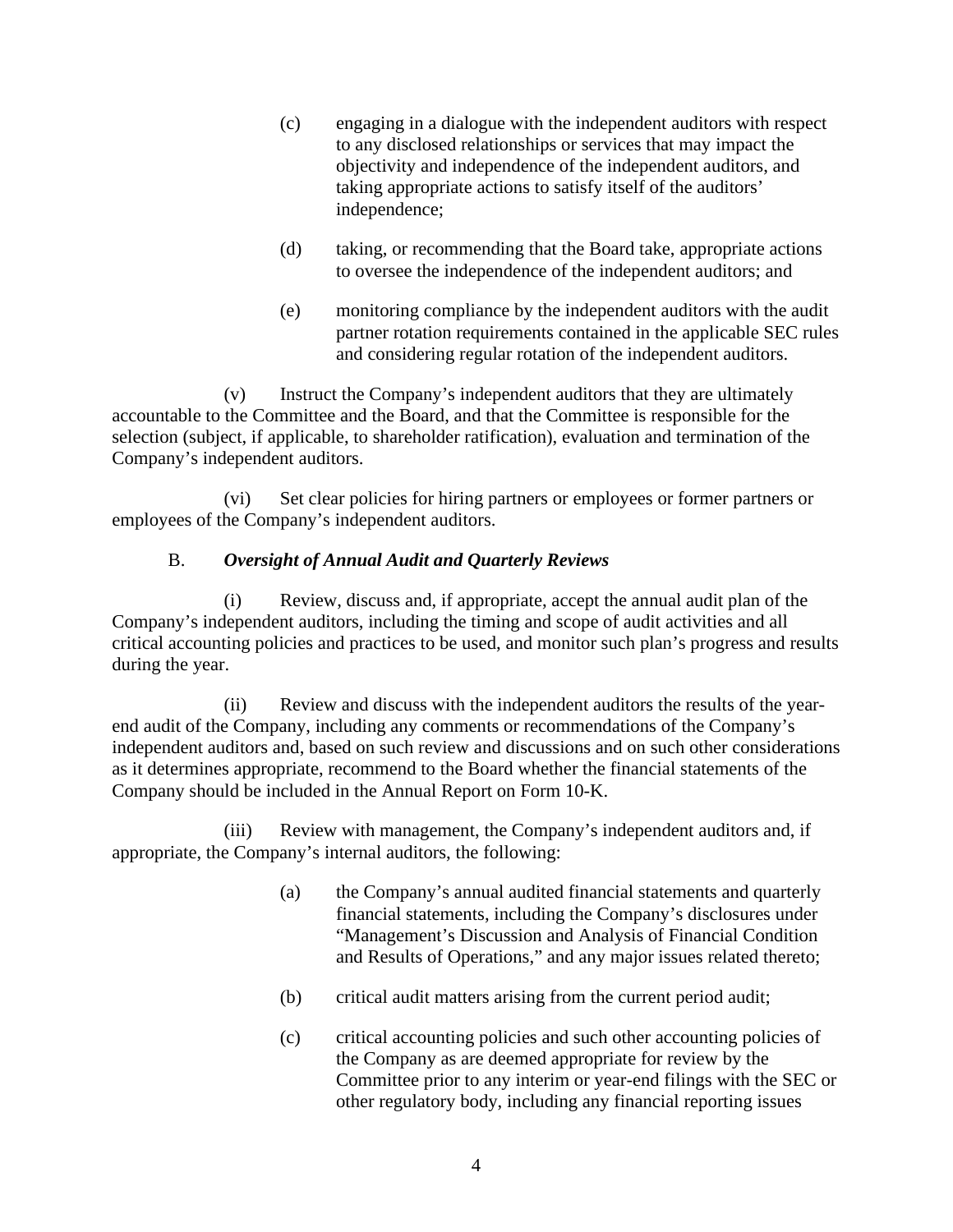which could have a material impact on the Company's financial statements;

- (d) major issues regarding accounting principles and financial statements presentations, including (A) any significant changes in the Company's selection or application of accounting principles and (B) analyses prepared by management and/or the independent auditors setting forth significant financial reporting issues and judgments made in connection with the preparation of the financial statements, including analyses of the ramifications and effects of alternative generally accepted accounting principles methods on the Company's financial statements;
- (e) alternative treatments of financial information that have been discussed by the independent auditors and management, ramifications of the use of such alternative disclosures and treatments and the treatment preferred by the auditors;
- (f) other material written communications between the independent auditors and management, such as any management letter or schedule of unadjusted differences;
- (g) the effect of regulatory and accounting initiatives, as well as offbalance sheet structures, on the financial statements of the Company; and
- (h) all related party transactions that are relevant to an understanding of the Company's financial statements, and any material financial or non-financial arrangements of the Company that do not appear on the financial statements of the Company.

(iv) Attempt to resolve all disagreements between the Company's independent auditors and management regarding financial reporting.

## C. *Oversight of the Financial Reporting Process and Internal Controls*

following:

- (i) Review with management and independent auditors, periodically, the
	- (a) all significant deficiencies in the design or operation of internal control over financial reporting which are reasonably likely to adversely affect the Company's ability to record, process, summarize and report financial data, including any material weaknesses in internal controls identified by the Company's independent auditors;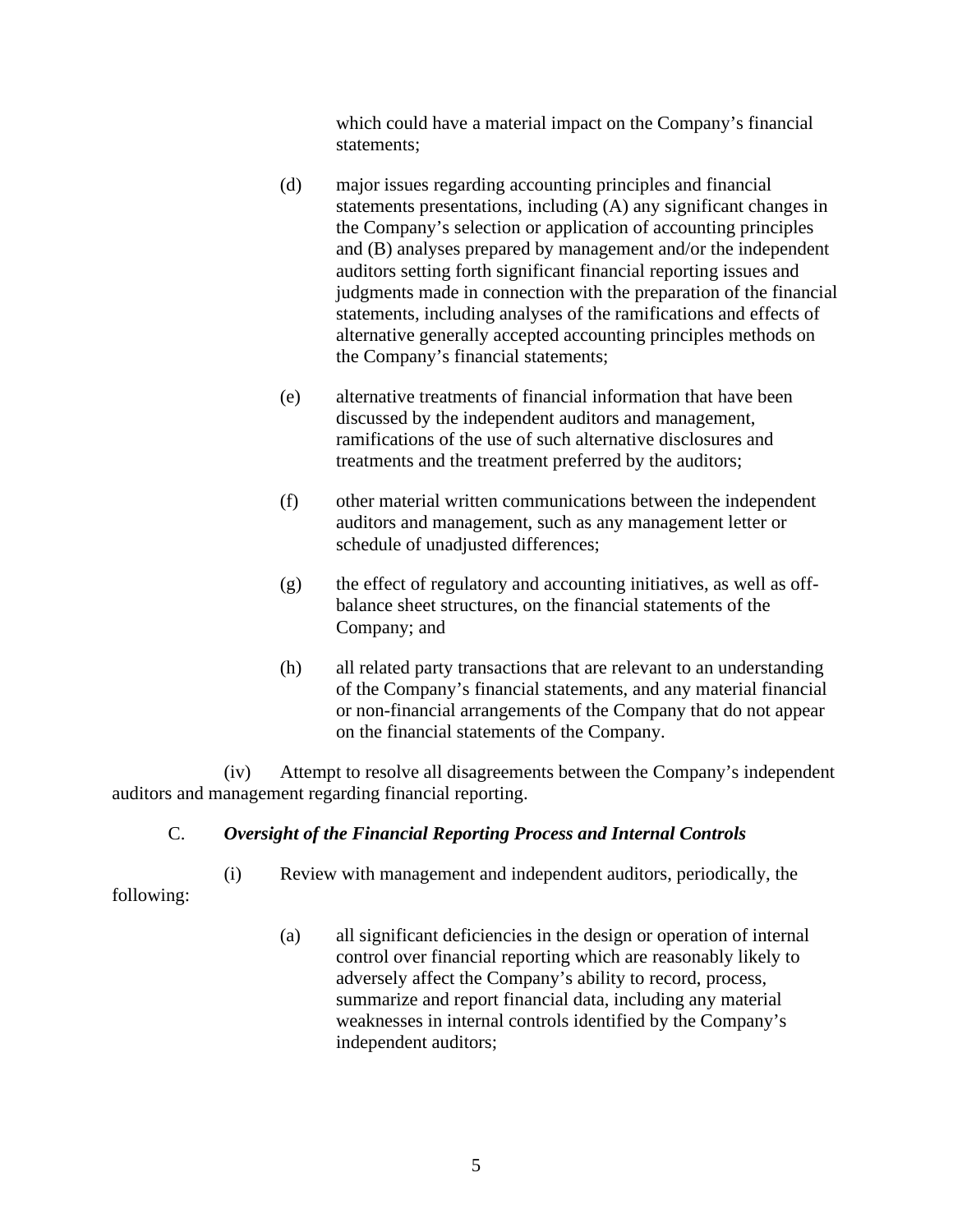- (b) any fraud, whether or not material, that involves management or other employees who have a significant role in the Company's internal control over financial reporting; and
- (c) any significant changes in internal controls or in other factors that could significantly affect internal controls, including any corrective actions with regard to significant deficiencies and material weaknesses.

(ii) Review on a regular basis with the Company's independent auditors any problems or difficulties encountered by the independent auditors in the course of any audit work, including management's response with respect thereto, any restrictions on the scope of the independent auditor's activities or on access to requested information, and any significant disagreements with management. In connection therewith, the Committee should review with the independent auditors the following:

- (a) any accounting adjustments that were noted or proposed by the independent auditors but were rejected by management (as immaterial or otherwise);
- (b) any communications between the audit team and the independent auditors' national office respecting auditing or accounting issues presented by the engagement; and
- (c) any "management" or "internal control" letter issued, or proposed to be issued, by the independent auditors to the Company.

(iii) Confirm that the Company's interim financial statements included in quarterly reports on Form 10-Q have been reviewed by the Company's independent auditors.

(iv) As required pursuant to the applicable rules and regulations of the SEC,

review:

- (a) the adequacy and effectiveness of the Company's accounting and internal control policies and procedures on a regular basis, including the responsibilities, budget, compensation and staffing of the Company's internal audit function through inquiry and discussions with the Company's independent auditors, management of the Company and the Company's internal auditors; and
- (b) the yearly report prepared by management, and attested to by the Company's independent auditors, assessing the effectiveness of the Company's internal control structure and procedures for financial reporting and stating management's responsibility to establish and maintain such structure and procedures, prior to its inclusion in the Company's annual report on Form 10-K.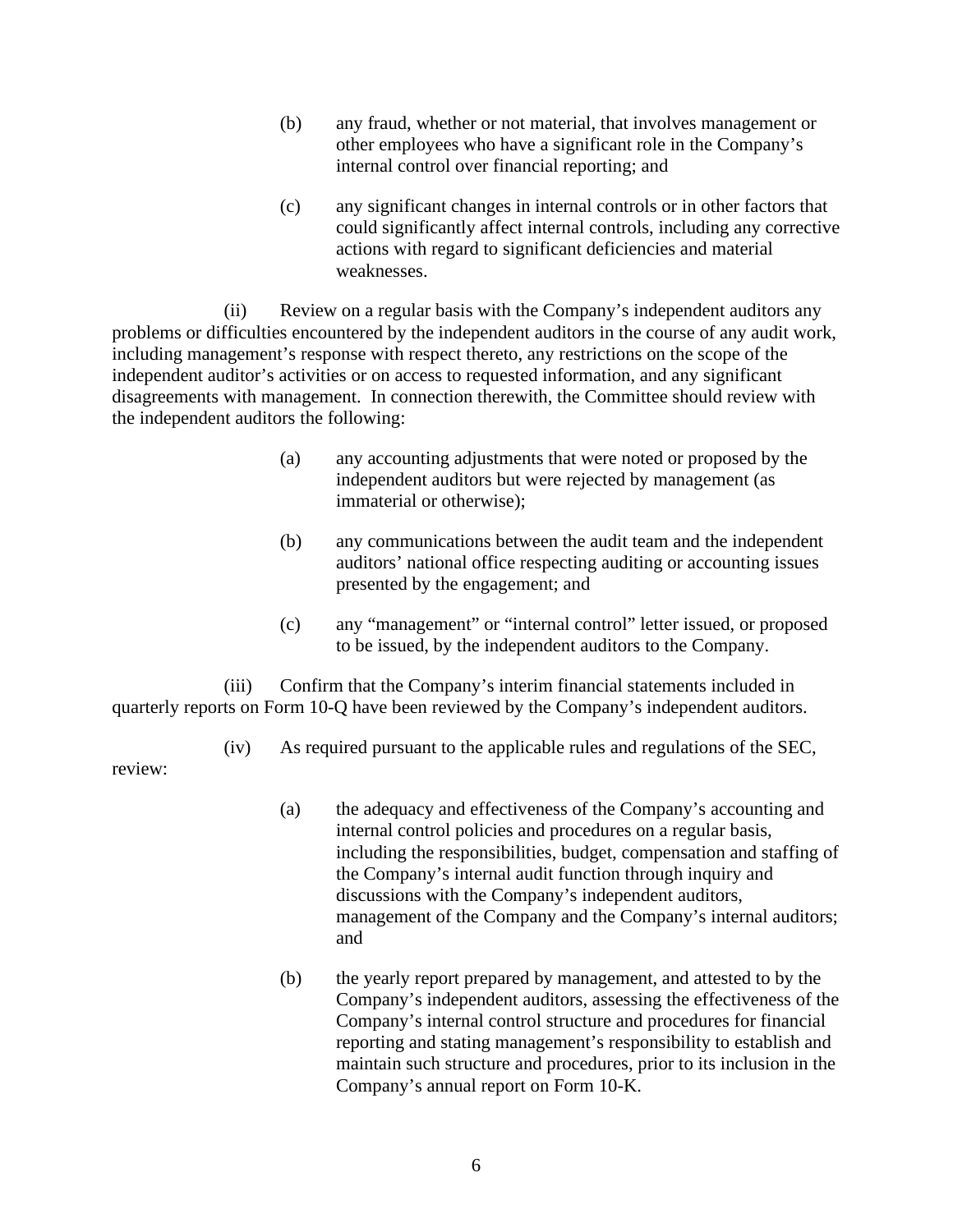(v) Review with management the progress and results of internal audit projects, and, when deemed necessary or appropriate by the Committee, direct the Chief Executive Officer to assign additional internal audit projects to the Company's internal auditors.

(vi) Review the type and presentation of information to be included in the Company's earnings press releases (especially the use of "pro forma" or "adjusted" information not prepared in compliance with generally accepted accounting principles), as well as any financial information and earnings guidance provided by the Company to analysts (which review may be done generally (e.g., discussion of the types of information to be disclosed and type of presentations to be made), and the Committee need not discuss in advance each earnings release or each instance in which the Company may provide earnings guidance).

(vii) Review with management the Company's administrative, operational and accounting internal controls, including any special audit steps adopted in light of the discovery of material control deficiencies, and evaluate whether the Company is operating in accordance with its prescribed policies, procedures and codes of conduct.

(viii) Receive periodic reports from the Company's independent auditors and management of the Company to assess the impact on the Company of significant accounting or financial reporting developments that may have a bearing on the Company.

(ix) Establish and maintain free and open means of communication between and among the Board, the Committee, the Company's independent auditors, the Company's internal auditors and management, including providing such parties with appropriate opportunities to meet separately and privately with the Committee on a periodic basis.

(x) Review and approve the appointment and replacement of the senior internal audit executive, who shall report directly to the Committee and shall have a dotted line reporting relationship with the Company's CEO.

## D. *Miscellaneous*

(i) Meet at least annually with the Company's internal counsel and outside counsel (which meeting may occur as part of any Committee meeting), when appropriate, to review legal and regulatory matters, including (i) any matters that may have a material impact on the financial statements of the Company and (ii) any matters involving potential or ongoing material violations of law or breaches of fiduciary duty by the Company or any of its directors, officers, employees or agents or breaches of fiduciary duty to the Company.

(ii) Prepare the audit committee report required by Item 407(d) of Regulation S-K to be included in the Company's annual proxy statement.

(iii) Review and approve in advance any services provided by the independent auditors to the Company's executive officers or members of their immediate family.

(iv) Review the Company's program to monitor compliance with the Company's Code of Business Conduct and Ethics, and meet periodically with the appropriate person at the Company to discuss compliance with the Code of Business Conduct and Ethics.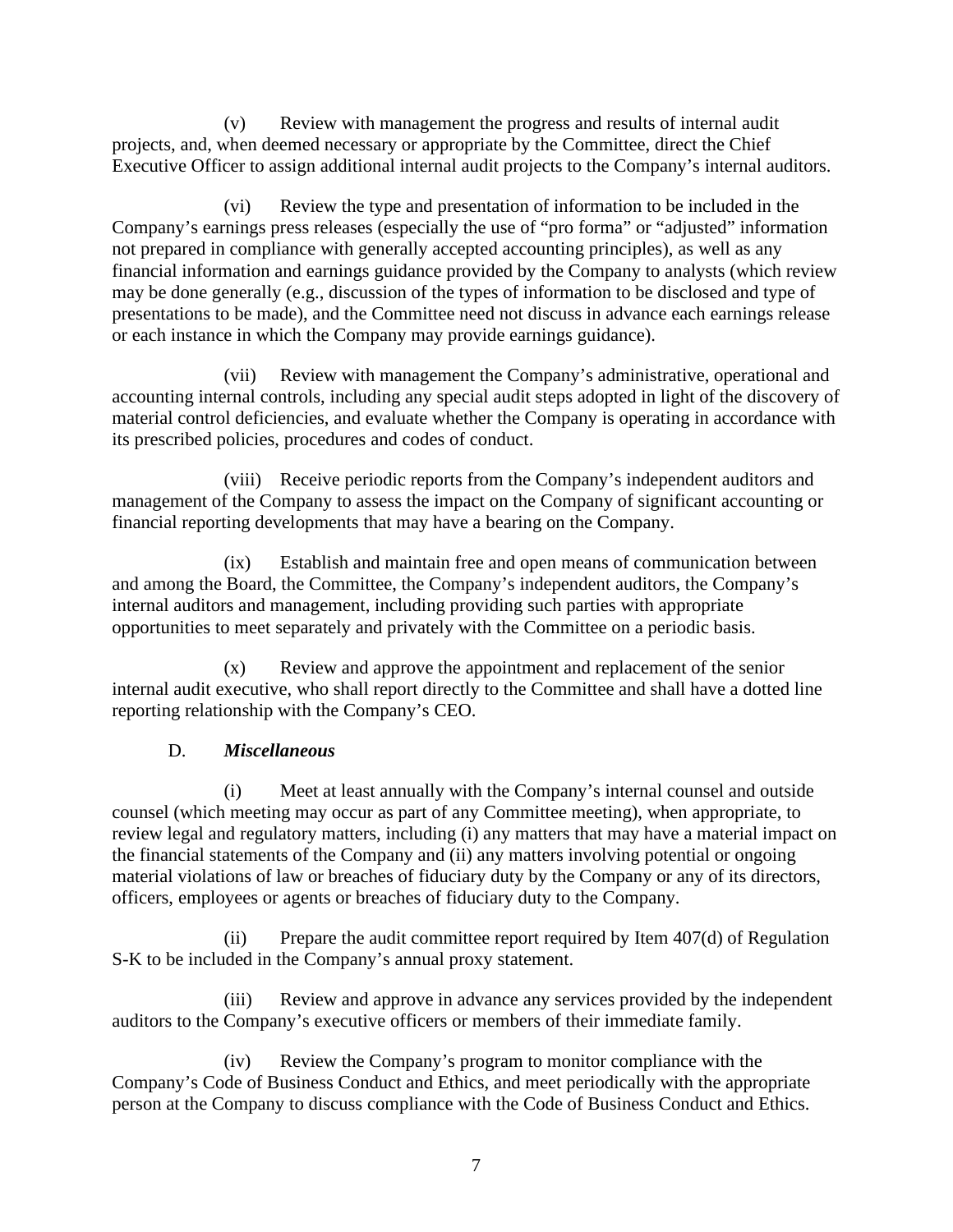(v) Provide for appropriate funding, as determined by the Committee, in its capacity as a Committee of the Board, for payment of:

- (a) compensation to any registered public accounting firm engaged for the purpose of preparing or issuing an audit report or performing other audit, review or attest services;
- (b) compensation to any advisers employed by the Committee; and
- (c) ordinary administrative expenses of the Committee that are necessary or appropriate in carrying out its duties.

(vi) Establish procedures for (i) the receipt, retention and treatment of complaints received by the Company regarding accounting, internal accounting controls or auditing matters; and (ii) the confidential, anonymous submission by employees of the Company of concerns regarding questionable accounting or auditing matters.

(vii) Obtain from the Company's independent auditors any information pursuant to Section 10A of the Exchange Act.

(viii) Review with management, the independent auditors and the Company's internal auditors the methods used to establish and monitor the Company's policies with respect to unethical or illegal activities by employees that may have a material impact on the financial statements.

(ix) Secure independent expert advice to the extent the Committee determines it to be appropriate, including retaining, with or without Board approval, independent counsel, accountants, consultants or others, to assist the Committee in fulfilling its duties and responsibilities, the cost of such independent expert advisors to be borne by the Company.

(x) Report regularly to the Board on its activities, as appropriate. In connection therewith, the Committee should review with the Board any issues that arise with respect to the quality or integrity of the Company's financial statements, the Company's compliance with legal or regulatory requirements, the performance and independence of the Company's independent auditors or the performance of the Company's internal auditors.

(xi) Monitor the hiring and promotion process for personnel with financial oversight positions, including monitoring how the Company performs background checks.

(xii) Perform such additional activities, and consider such other matters, within the scope of its responsibilities, as the Committee or the Board deems necessary or appropriate.

(xiii) Except as otherwise specifically requested by the Board, it is understood that the Conflicts Committee of the Board shall oversee the Company's policies and procedures with respect to related person transactions and review proposed transactions or courses of dealings requiring approval or ratification under such policies and procedures.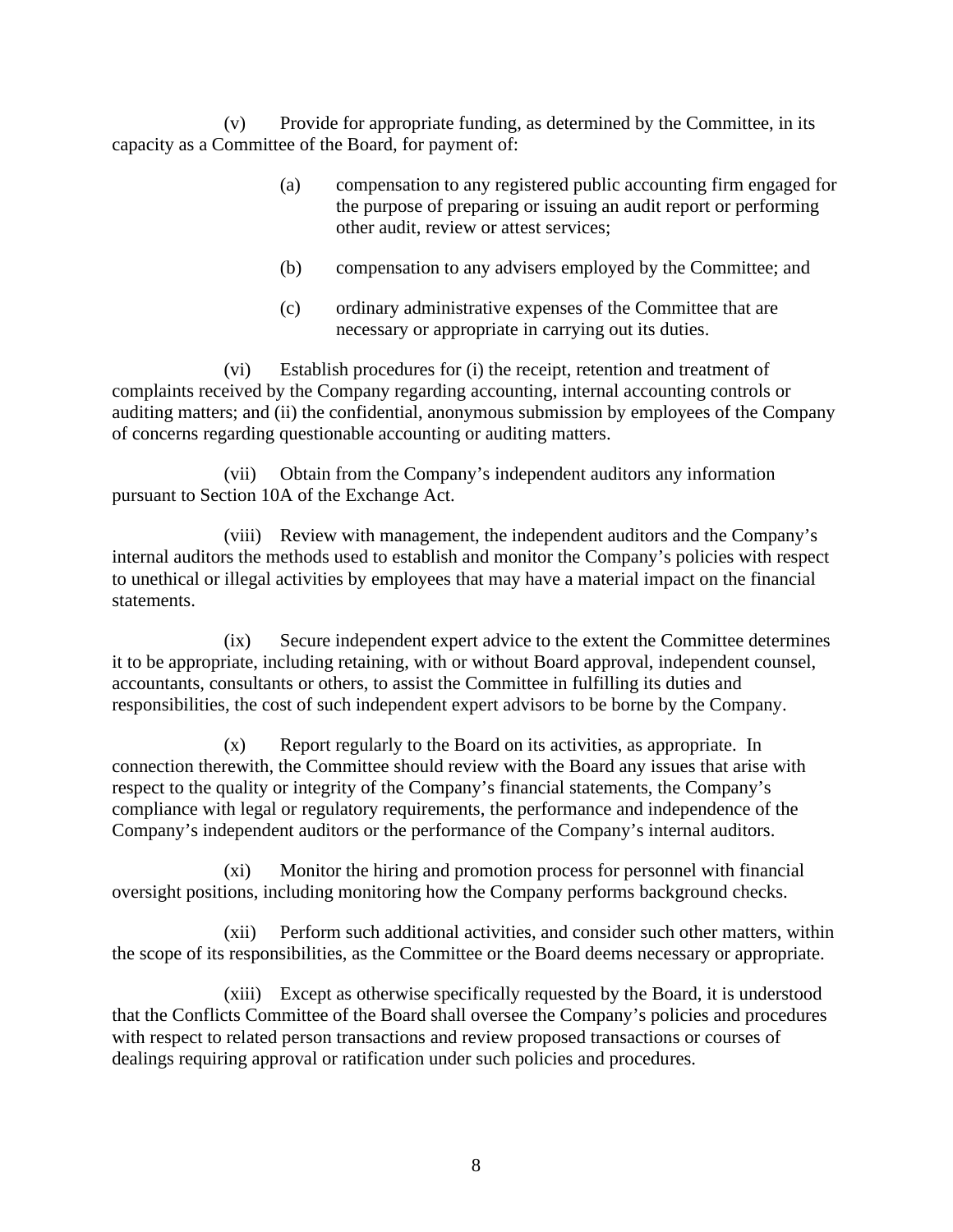#### **V. EVALUATION OF THE COMMITTEE**

The Committee shall, no less frequently than annually, evaluate its performance. In conducting this review, the Committee shall evaluate whether this Charter appropriately addresses the matters that are or should be within its scope and shall recommend such changes as it deems necessary or appropriate. The Committee shall address all matters that the Committee considers relevant to its performance, including at least the following: the adequacy, appropriateness and quality of the information and recommendations presented by the Committee to the Board, the manner in which they were discussed or debated, and whether the number and length of meetings of the Committee were adequate for the Committee to complete its work in a thorough and thoughtful manner.

The Committee shall deliver to the Board a report, which may be oral, setting forth the results of its evaluation, including any recommended amendments to this Charter and any recommended changes to the Company's or the Board's policies or procedures.

#### **VI. INVESTIGATIONS AND STUDIES; OUTSIDE ADVISERS**

In performing its duties and responsibilities, the Committee shall have full access to any relevant records of the Company, shall be entitled to rely on the advice, reports and opinions of management, counsel, accountants, internal audit service providers, independent auditors and other experts and advisors. The Committee shall have the resources, authority and funding from the Company, as determined by the Committee, appropriate to discharge its duties and responsibilities, including the authority to select, retain, terminate and approve the fees and other retention terms of special or independent counsel or other outside experts and advisors (including consultants), as it deems appropriate, and funding to pay any fees incurred in selecting or retaining any outside counsel, experts or advisors (including consultants).

\* \* \*

While the Committee has the duties and responsibilities set forth in this Charter, the Committee is not responsible for preparing or certifying the financial statements of the Company, for planning or conducting the audit or for determining whether the financial statements of the Company are complete, accurate and in accordance with generally accepted accounting principles. Management shall have the responsibility for preparing the financial statements and implementing internal controls, and the independent auditors shall have the responsibility for auditing the financial statements and obtaining a sufficient understanding of the Company's internal controls to plan the audit and to determine the nature, timing, and extent of tests to be performed.

In fulfilling their responsibilities hereunder, it is recognized that members of the Committee are not full-time employees of the Company, it is not the duty or responsibility of the Committee or its members to conduct "field work" or other types of auditing or accounting reviews or procedures or to set auditor independence standards, and each member of the Committee shall be entitled to rely on (i) the integrity of those persons and organizations within and outside the Company from which it receives information and (ii) the accuracy of the